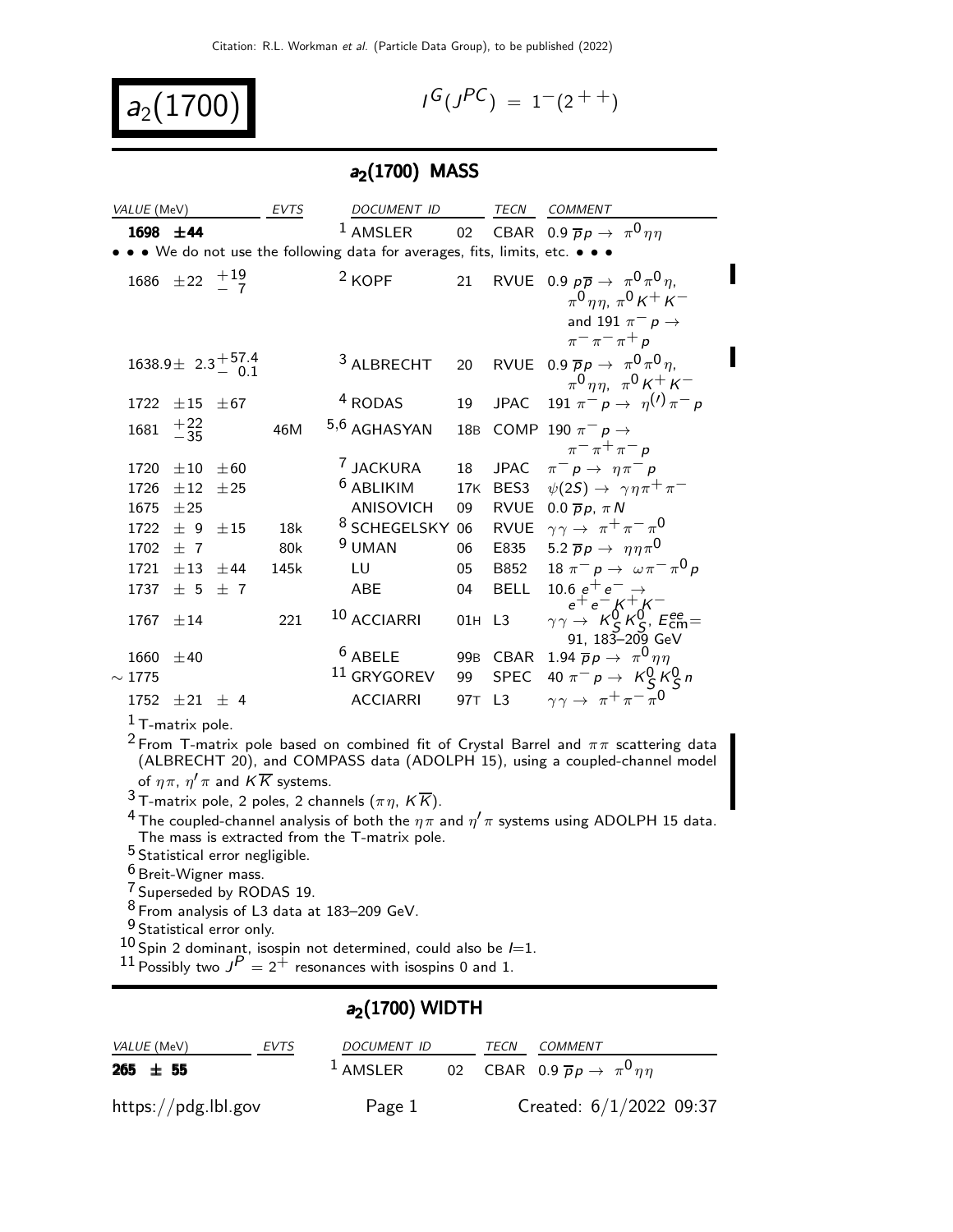• • • We do not use the following data for averages, fits, limits, etc. • • •

|     |                |                  | 421 $\pm$ 75 $^{+64}_{-57}$ |      | $2$ KOPF                | 21              |                | RVUE 0.9 $p\overline{p} \rightarrow \pi^0 \pi^0 \eta$ , $\pi^0 \eta \eta$ ,<br>$\pi^{0} K^{+} K^{-}$ and 191<br>$\pi^- p \rightarrow \pi^- \pi^- \pi^+ p$ |
|-----|----------------|------------------|-----------------------------|------|-------------------------|-----------------|----------------|-----------------------------------------------------------------------------------------------------------------------------------------------------------|
|     |                |                  | 224.0 ± 2.5 $^{+}$ 1.8      |      | <sup>3</sup> ALBRECHT   | 20              |                | RVUE 0.9 $\overline{p}p \rightarrow \pi^0 \pi^0 \eta$ ,<br>$\pi^0 \eta \eta$ , $\pi^0 K^+ K^-$                                                            |
| 247 |                | $+$ 17           | ±63                         |      | <sup>4</sup> RODAS      | 19              |                | JPAC 191 $\pi^{-} p \to \eta^{(1)} \pi^{-} p$                                                                                                             |
| 436 |                | $+ 20$<br>$- 16$ |                             | 46M  | 5,6 AGHASYAN            | 18 <sub>B</sub> |                | COMP 190 $\pi^- p \to \pi^- \pi^+ \pi^- p$                                                                                                                |
| 280 |                | $+10$            | ±70                         |      | <sup>7</sup> JACKURA    | 18              |                | JPAC $\pi^- p \to \eta \pi^- p$                                                                                                                           |
| 190 |                | $±$ 18           | ±30                         |      | $6$ ABLIKIM             | 17K             |                | BES3 $\psi(2S) \rightarrow \gamma \eta \pi^+ \pi^-$                                                                                                       |
| 270 | $+50$<br>$-20$ |                  |                             |      | <b>ANISOVICH</b>        | 09              | RVUE           | 0.0 $\overline{p}p$ , $\pi N$                                                                                                                             |
| 336 |                | $+20$            | $+20$                       | 18k  | <sup>8</sup> SCHEGELSKY | 06              |                | RVUE $\gamma \gamma \rightarrow \pi^+ \pi^- \pi^0$                                                                                                        |
| 417 |                | $+19$            |                             | 80k  | <sup>9</sup> UMAN       | 06              | E835           | 5.2 $\overline{p}p \rightarrow \eta \eta \pi^0$                                                                                                           |
| 279 |                | $±$ 49           | $\pm 66$                    | 145k | LU                      | 05              | B852           | $18 \pi^{-} p \rightarrow \omega \pi^{-} \pi^{0} p$                                                                                                       |
| 151 |                | $±$ 22           | ±24                         |      | <b>ABE</b>              | 04              | <b>BELL</b>    |                                                                                                                                                           |
| 187 | ± 60           |                  |                             | 221  | 10 ACCIARRI             |                 | 01H L3         | 10.6 $e^+e^- \rightarrow$<br>$e^+e^- K^+ K^-$<br>$\gamma\gamma \rightarrow K^0_S K^0_S$ , $E_{\rm cm}^{\rm ee}$<br>$91, 183 - 209$ GeV                    |
| 280 | ±70            |                  |                             |      | $6$ ABELE               |                 | 99B CBAR       | 1.94 $\overline{p}p \rightarrow \pi^0 \eta \eta$                                                                                                          |
| 150 |                | $\pm 110$        | ± 34                        |      | <b>ACCIARRI</b>         | 97T             | L <sub>3</sub> | $\gamma \gamma \rightarrow \pi^+ \pi^- \pi^0$                                                                                                             |

 $1$  T-matrix pole.

 $^2$ From T-matrix pole based on combined fit of Crystal Barrel and  $\pi\pi$  scattering data (ALBRECHT 20), and COMPASS data (ADOLPH 15), using a coupled-channel model of  $\eta \pi$ ,  $\eta' \pi$  and  $\overline{K}$  systems.

 $3$  T-matrix pole, 2 poles, 2 channels  $(\pi \eta, K \overline{K})$ .

<sup>4</sup> The coupled-channel analysis of both the  $\eta \pi$  and  $\eta' \pi$  systems using ADOLPH 15 data. The width is extracted from the T-matrix pole.

5 Statistical error negligible.

6 Breit-Wigner width.

7 Superseded by RODAS 19.

8 From analysis of L3 data at 183–209 GeV.

9 Statistical error only.

 $10$  Spin 2 dominant, isospin not determined, could also be  $I=1$ .

|                  | Mode                      | Fraction $(\Gamma_i/\Gamma)$ |
|------------------|---------------------------|------------------------------|
| $\Gamma_1$       | $\eta \pi$                | $(3.6 \pm 1.1)$ %            |
| $\Gamma_2$       | $\eta' \pi$               |                              |
| $\Gamma_3$       | $\gamma\gamma$            | $(1.13\pm0.30)\times10^{-6}$ |
| $\Gamma_4$       | $\rho \pi$                | seen                         |
|                  | $\Gamma_5$ $f_2(1270)\pi$ | seen                         |
| $\Gamma_6$       | KK                        | $(1.9 \pm 1.2) \%$           |
| $\overline{r}_7$ | $\omega\,\pi^-\,\pi^0$    | seen                         |
| $\Gamma_8$       | $\omega \rho$             | seen                         |

# $a_2(1700)$  DECAY MODES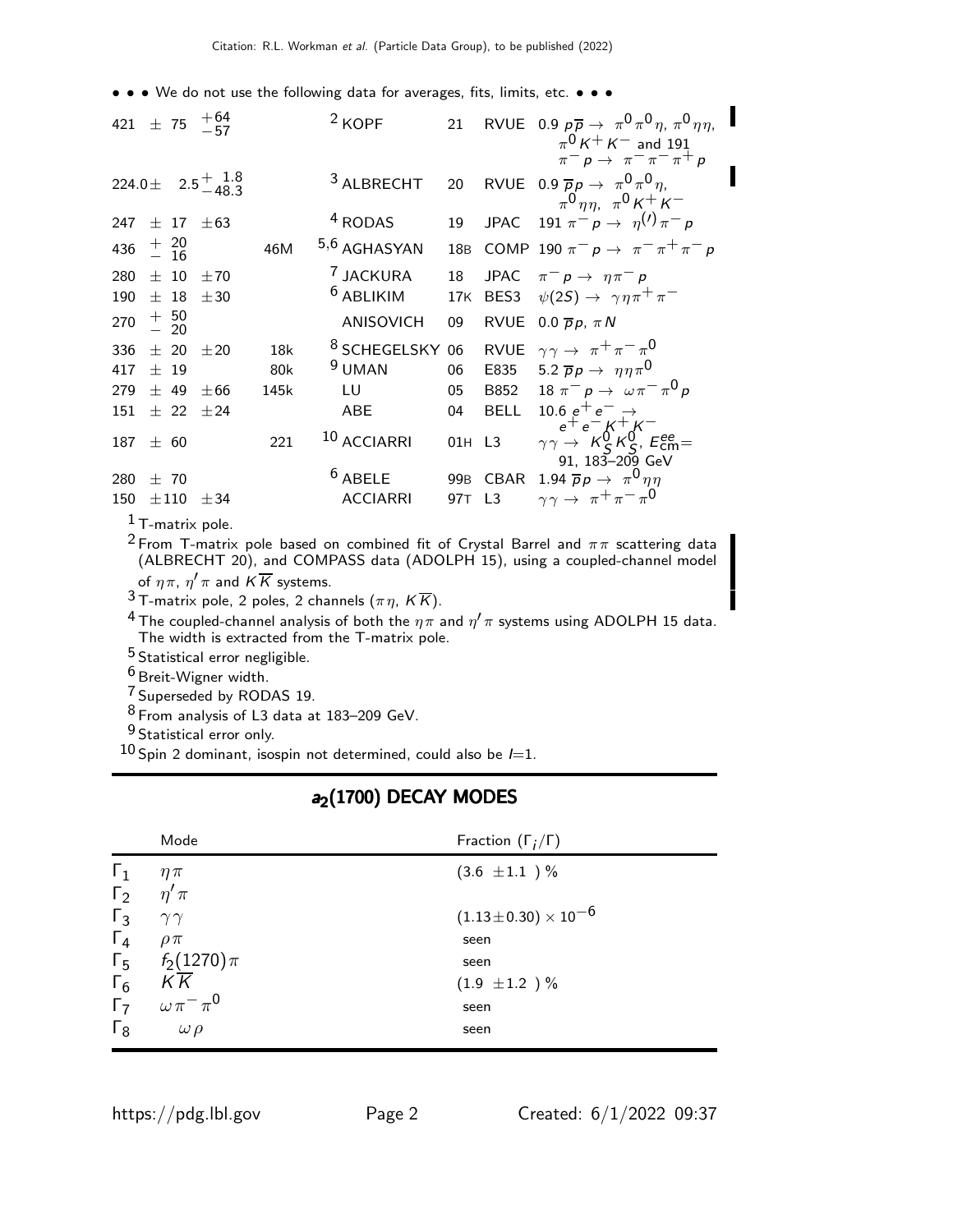#### $a_2(1700)$  PARTIAL WIDTHS

| $\Gamma(\eta\pi)$  |      |                                                                                            |      |                |  |
|--------------------|------|--------------------------------------------------------------------------------------------|------|----------------|--|
| <i>VALUE</i> (MeV) | EVTS | DOCUMENT ID                                                                                | TECN | <i>COMMENT</i> |  |
| $9.5 \pm 2.0$      | 870  | <sup>1</sup> SCHEGELSKY 06A RVUE $\gamma\gamma\rightarrow K$ <sub>S</sub> $K$ <sub>S</sub> |      |                |  |

<sup>1</sup> From analysis of L3 data at 91 and 183–209 GeV, using  $a_2(1700)$  mass of 1730 MeV and width of 340 MeV, and SU(3) relations.

| $\Gamma(\gamma\gamma)$ |             |                                                                         |      |                | Г3 |
|------------------------|-------------|-------------------------------------------------------------------------|------|----------------|----|
| <i>VALUE</i> (keV)     | <b>EVTS</b> | <i>DOCUMENT ID</i>                                                      | TECN | <i>COMMENT</i> |    |
| $0.30 \pm 0.05$        | 870         | <sup>1</sup> SCHEGELSKY 06A RVUE $\gamma\gamma \rightarrow K_S^0 K_S^0$ |      |                |    |

<sup>1</sup> From analysis of L3 data at 91 and 183–209 GeV, using  $a_2(1700)$  mass of 1730 MeV and width of 340 MeV, and SU(3) relations.

# $\Gamma(K\overline{K})$

| $\Gamma(K\overline{K})$ |             |                                                                         |      |         |  |
|-------------------------|-------------|-------------------------------------------------------------------------|------|---------|--|
| <i>VALUE</i> (MeV)      | <b>EVTS</b> | DOCUMENT ID                                                             | TECN | COMMENT |  |
| $5.0 \pm 3.0$           | 870         | <sup>1</sup> SCHEGELSKY 06A RVUE $\gamma\gamma \rightarrow K_S^0 K_S^0$ |      |         |  |

<sup>1</sup> From analysis of L3 data at 91 and 183–209 GeV, using  $a_2(1700)$  mass of 1730 MeV and width of 340 MeV, and SU(3) relations.

### a<sub>2</sub>(1700) Γ(i)Γ( $\gamma \gamma$ )/Γ(total)

| $\left[\Gamma(\rho\pi) + \Gamma(f_2(1270)\pi)\right] \times \Gamma(\gamma\gamma)/\Gamma_{\text{total}}$ |      |             |      | $(\Gamma_4+\Gamma_5)\Gamma_3/\Gamma$                                              |
|---------------------------------------------------------------------------------------------------------|------|-------------|------|-----------------------------------------------------------------------------------|
| <i>VALUE</i> (keV)                                                                                      | EVTS | DOCUMENT ID | TECN | COMMENT                                                                           |
| $0.29 \pm 0.04 \pm 0.02$                                                                                |      |             |      | ACCIARRI 97T L3 $\gamma \gamma \rightarrow \pi^+ \pi^- \pi^0$                     |
| • • • We do not use the following data for averages, fits, limits, etc. • • •                           |      |             |      |                                                                                   |
| $0.37 + 0.12 + 0.10$                                                                                    |      |             |      | 18k <sup>1</sup> SCHEGELSKY 06 RVUE $\gamma \gamma \rightarrow \pi^+ \pi^- \pi^0$ |

 $1$  From analysis of L3 data at 183–209 GeV.

# $\Gamma(K\overline{K}) \times \Gamma(\gamma\gamma)/\Gamma_{\text{total}}$  Γ<sub>6</sub>Γ<sub>3</sub>/Γ

 $\Gamma_6\Gamma_3/\Gamma$ VALUE (eV) DOCUMENT ID TECN COMMENT • • • We do not use the following data for averages, fits, limits, etc. • • •  $20.6 \pm 4.2 \pm 4.6$  $1$  ABE 04 BELL  $10.6 e^+ e^- \rightarrow e^+ e^- K^+ K^-$ 49  $\pm 11$   $\pm 13$  <sup>2</sup> ACCIARRI 01H L3  $\frac{0}{5}$  K $\frac{0}{5}$ , E $_{cm}^{ee}$  = 91, 183–209 GeV

1 Assuming spin 2.

 $2$  Spin 2 dominant, isospin not determined, could also be  $l=1$ .

#### a<sub>2</sub>(1700) BRANCHING RATIOS

| $\Gamma(\rho\pi)/\Gamma(f_2(1270)\pi)$ |             |                                                                               |      |         |  |  |  |
|----------------------------------------|-------------|-------------------------------------------------------------------------------|------|---------|--|--|--|
| <i>VALUE</i>                           | <i>EVTS</i> | <i>DOCUMENT ID</i>                                                            | TECN | COMMENT |  |  |  |
|                                        |             | • • • We do not use the following data for averages, fits, limits, etc. • • • |      |         |  |  |  |
| $3.4 \pm 0.4 \pm 0.1$                  | 18k         | <sup>1</sup> SCHEGELSKY 06 RVUE $\gamma\gamma \rightarrow \pi^+\pi^-\pi^0$    |      |         |  |  |  |
| $\mathbf{1}$ $\mathbf{r}$              |             | $\blacksquare$                                                                |      |         |  |  |  |

1 From analysis of L3 data at 183–209 GeV.